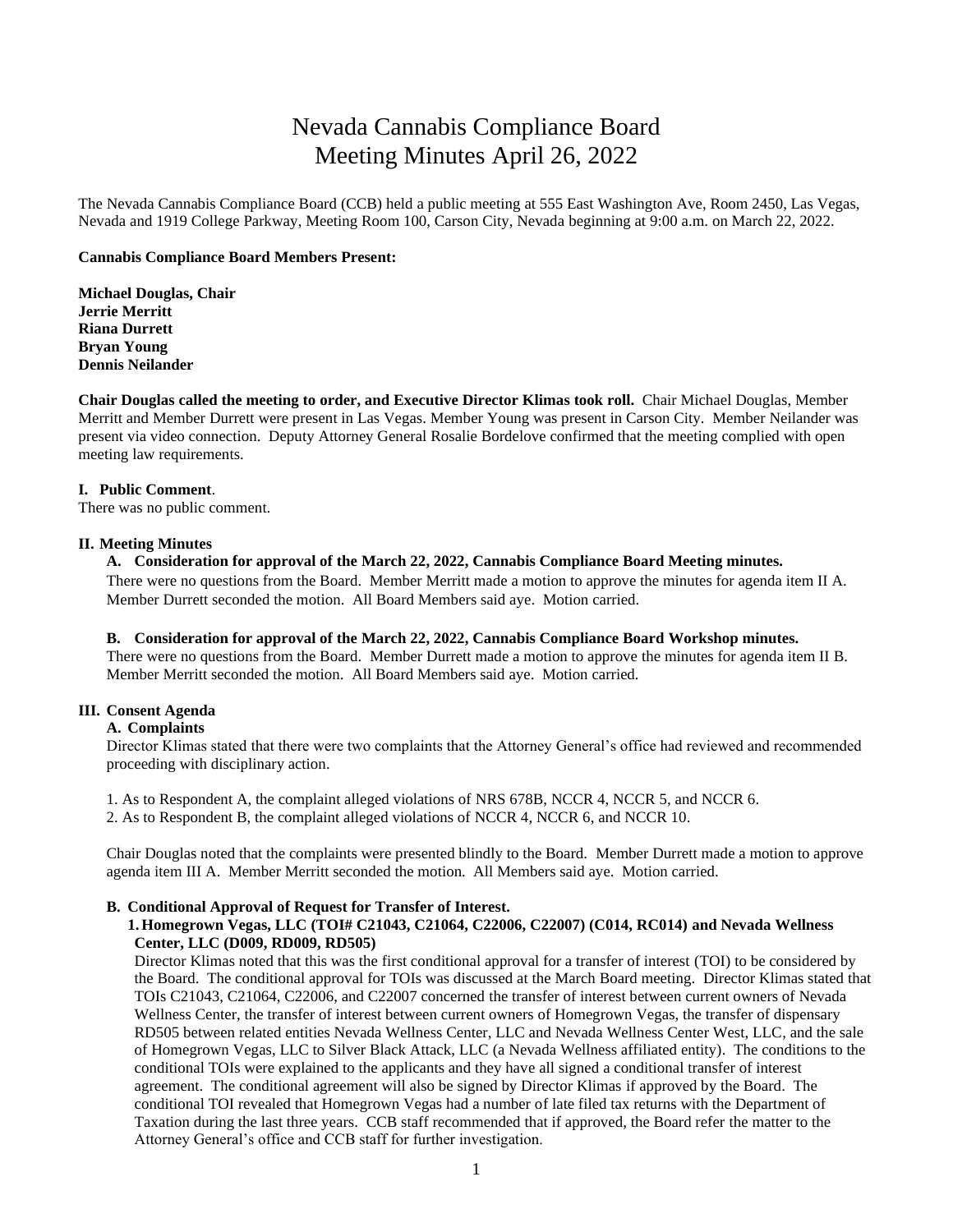Chief of Investigations David Staley did not have additional comments but was available for questions.

Theodore Parker, attorney for Nevada Wellness Center, stated that they have been in communication with CCB staff and felt that the Board had all of the information to make a decision.

Chair Douglas made a motion for approval of the request for the conditional transfer of interest with the condition that the Homegrown Vegas is referred to staff for consideration of the late taxes. Chair Douglas added there was a concern with the late payment of taxes; this is a business and privileged license. The funds support education and should be paid when they are due. Member Durrett seconded the motion. Member Neilander commented that he had the same concerns as Chair Douglas but would support the motion. All Members said aye. Motion carried.

### **IV. Presentation by Nevada State Treasurer Zach Conine on Marijuana Banking Pilot Program**

Nevada State Treasurer Zach Conine gave a presentation on the Treasurer Office's efforts to implement a cashless payment system and banking system for the legal cannabis industry. Mr. Conine stated Assembly Bill 466 of the 2019 Legislative Session established a pilot program in the State Treasurer's Office for a closed-loop payment processing system. It required the State Treasurer to contract with one or more qualified vendors to establish system(s). The Treasurer's Office was hopeful for the passage of the federal State Banking Act. The goals are to make the cash-based system safe, transparent, efficient, and lawful. The processing system will hold and distribute cash transactions internally. A closed-loop payment system tracks and records every transaction so that everyone knows exactly where the money is coming from. A closed-loop payment processing system is more efficient by eliminating and reducing the processes of verifying bill counts, securing cash, and transporting cash. A closed-loop system will provide the opportunity to deal with banking inequities that may have kept businesses out of the industry. A closed-loop system will discourage bad actors and criminal enterprises from taking advantage of the cash-based system.

There are four elements to the program: program participants/user, the closed-loop payment processing system (technology), cash vaulting services (kiosks and couriers), and bank account/banking services. The Treasurer's Office will reconcile all transactions in the bank account against the vendor systems and the state's accounting systems as appropriate; this will include the review and redemption of all tokens for US dollars.

This is a voluntary program, and they are seeking 5-10 locations to participate in the first phase. The initial program launch will not include consumers. The addition of consumers will be considered after the program has been successful on a business-to-business level.

The vendors will provide the IT system that will allow for transaction within a closed-loop. The program will function similar to a casino chip; cash is exchanged for digital tokens which will be used to purchase products from other system users. At the end of the cycle and following verification, system users will request redemption of their tokens for an equivalent amount of US dollars. Each user will have a unique identifier. Users will interact with one another using digital tokens. Each transaction by the users will be appended with information, such as what the transaction was for, date and time, quantity, and tax information.

Vaulting encompasses two primary areas: cash vaults/kiosks and armored car pick-ups/drop-offs. Subcontractors will provide and maintain the cash vault which will be leased by the user and housed at the user's location. Vaults will log the serial number of any deposited US dollar and scan/flag any deposited US dollar that appeared to be fraudulent. Vaults will automatically schedule armored car pick-ups once a certain capacity is reached. Cash pickup and vaults will be provided by vendor subcontractors.

The bank account will be State-owned and will house all deposits made into each system. All transactions within each system will be secured by the cash equivalent held by the state. Once a request for redemption has been made and verified, the State will request funds from the banking partner to facilitate payment of the user in the equivalent value of US dollars.

Stakeholder meetings were held to collect input on the functions and features of the program. The Treasurer's Office drafted and posted a request for proposal (RFP) which resulted in identification of two vendors. The program's plan was presented to the Interim Finance Committee and approved. A banking partner was identified.

The final stages to get the program up and running include a request to the Board of Finance to open a State-owned bank account; identification of cannabis related businesses that may be interested in participating; system setup, onboarding and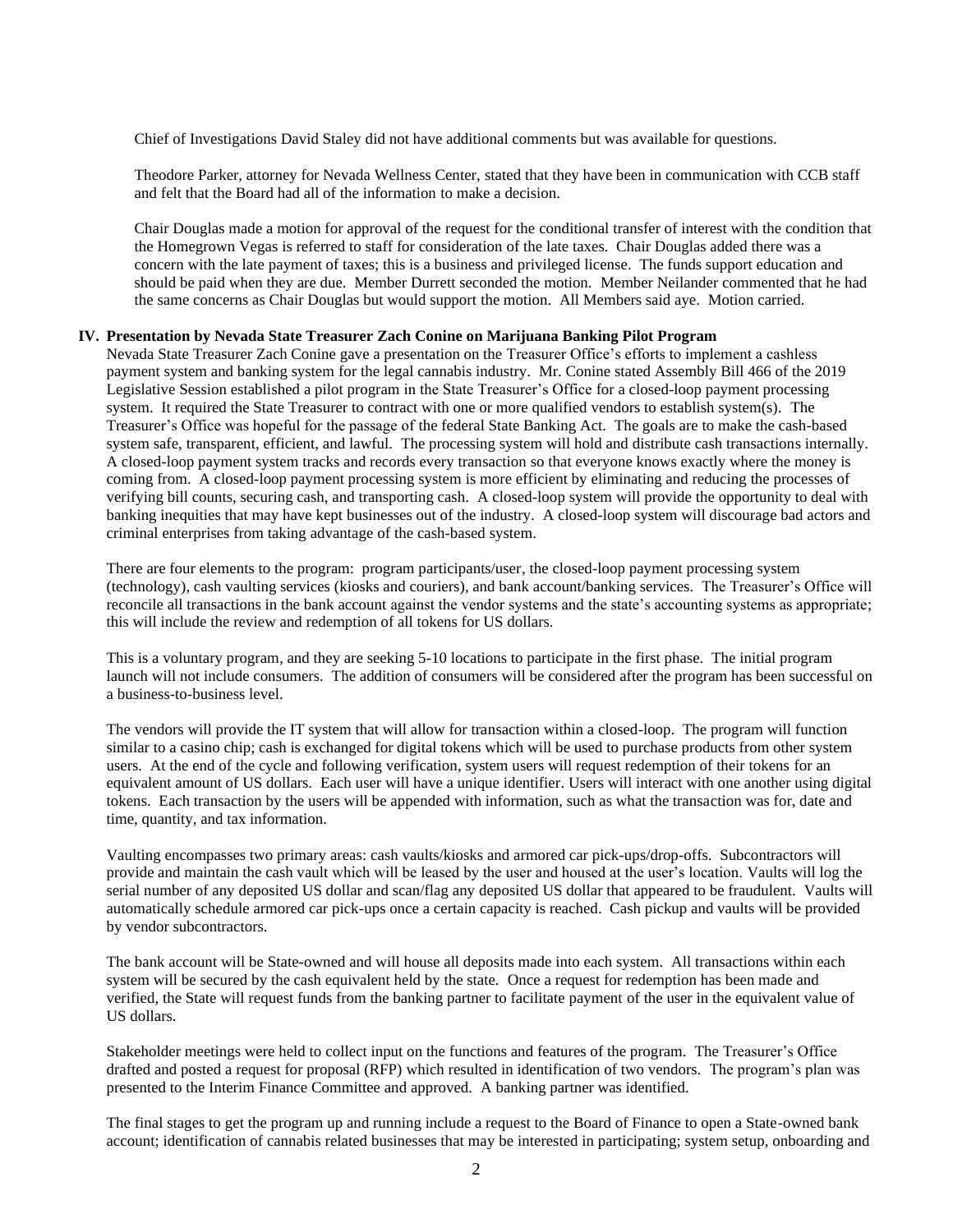implementation. The final step will be to go live, and if successful new users will be added incrementally as functions are tested.

Member Durrett asked if utilities and payroll could be paid using this system. Mr. Conine responded that was the intention and they would need to work with those companies to get them onboarded.

Member Merritt thought it was a step forward for the businesses.

## **V. Consideration the Proposed Settlement Agreements to Resolve Disciplinary Action A. Cannabis Compliance Board vs. MA & Associates (Case No. 2021-48)**

Senior Deputy Attorney General L. Kristopher Rath presented the settlement agreement for MA & Associates. The case arose from a disciplinary complaint that was filed and served on November 9, 2021. The Respondent filed its answer and request for a hearing on December 21, 2021. A hearing officer was assigned, and the parties proceeded with the disciplinary process. The allegations included failure to provide certificates of analysis to the CCB at the same time as the lab's clients, providing false statements to the Board regarding aliquot weights, failure to report proficiency testing results, and failure to maintain quality assurance programs. The Respondent sought to resolve the violations and began settlement negotiations. The negotiations were complicated by the fact that CCB staff conducted another investigation after the answer was filed on December 8, 2021, which found additional issues including with accreditation for all required analytes and failure to perform full compliance testing for multiple production runs of cannabis-infused drinks. The parties agreed to include resolution of the violations found during the December 2021 investigation with the resolution of the allegations in the complaint. The Respondent admitted to one Category I violation for making an intentionally false statement to the Board, one Category II violation for unintentionally destroying or concealing evidence, one Category II violation for failing to conduct all required testing for cannabis product, and one Category III violation for failing to maintain quality assurance and quality control programs in a laboratory. Respondent agreed to pay \$300,000 civil penalty with a payment plan option over eighteen months. The Respondent provided a plan of correction that includes updates and refinements to key policies and procedures. Respondent has hired a quality assurance quality control compliance director. The Attorney General recommended and requested approval of the settlement agreement.

Derek Connor and Amanda Connor appeared on behalf of the Respondent. Mr. Connor requested approval of the settlement agreement and was available for questions. Mr. Basloe was available via Zoom for questions.

Member Neilander asked if the compliance director was hired from within the company or was it an independent hire. Ms. Connor stated that the compliance director was an external hire and added that their law firm was also hired to work on compliance with the compliance director. Member Neilander asked if the compliance director had prior cannabis experience. Ms. Connor thought that he did not have prior cannabis experience, but he did have other compliance laboratory experience.

Member Durrett commented that the fine seemed high but considering that the labs are held to be the safeguard of the public, it did make sense. Mr. Connor agreed that the fine was high but did not comment on whether it was fair. Mr. Connor added that the company had some financial difficulties in addition to time and effort billing that was due. The company has also suffered loss of part of the business and reputation as a result of this action.

Chair Douglas commented that there are rules in place. The client, for business reasons, has agreed to enter into a stipulated settlement of this matter. Their obligation is to follow the law. Chair Douglas would not support a payment plan over 12-months. The fine was large, but they could have lost their license in total. The Board may consider hardship, but the hardship can be loss of the license. The Board must look at public safety and public concerns in this matter.

Chair Douglas made a motion to accept the settlement agreement with the payment plan in place and noted that he will not support in the future any payment plan that goes over a year. Member Neilander seconded the motion. All Members said aye. Motion carried.

## **B. Cannabis Compliance Board vs. Damien Jamal Ness (Case No. 2022-60)**

Senior Deputy Attorney General Emily Bordelove presented the matter to the Board. The complaint was filed and served on March 7, 2022. After receipt of the complaint, Mr. Ness reached out to the CCB, acknowledged and did not contest the revocation of his agent card. Mr. Ness disputed the civil penalty amount outlined in the complaint as excessive. The Attorney General's office discussed the terms of the settlement agreement. Mr. Ness did not hire counsel and represented himself pro se in the matter. Mr. Ness was employed by Essence Tropicana and worked in its drive thru. In April 2021, Essence Tropicana reported to the CCB that a person under 21 years of age attempted to purchase cannabis inside its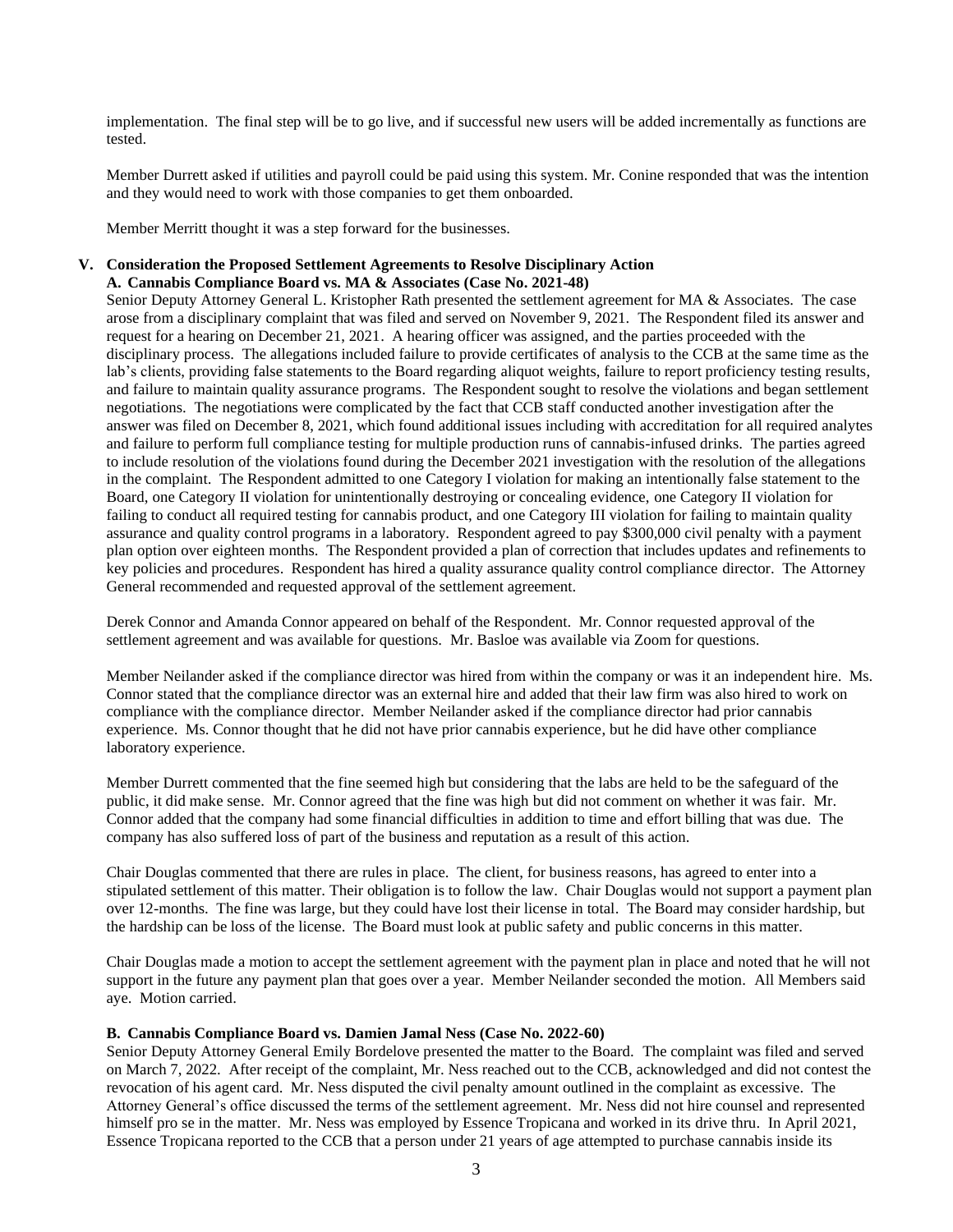dispensary. Upon further investigation, it uncovered three prior instances of the same person successfully purchasing cannabis through its drive thru. One of the instances was Mr. Ness's sale of the cannabis that occurred on or about April 9. The CCB resolved the issue with Essence Tropicana in Case No. 2021-50. To resolve this matter, Mr. Ness admitted to one Category II violation for failure to verify the age and allowing an underage person to purchase cannabis. Mr. Ness agreed to revocation of his agent card for a four-year period to begin the date the CCB approves the Stipulation and Order. Mr. Ness agreed to pay the civil penalty of \$2,500 within the four-year revocation period. If this civil penalty is not paid within the four-year period, Mr. Ness's agent card will be revoked for nine years and eleven months. At the end of the revocation period, Mr. Ness may request reinstatement of his cannabis establishment agent card. The Attorney General recommended and requested approval of the settlement agreement.

Mr. Ness appeared on his own behalf and was available for questions. Chair Douglas summarized the settlement agreement and asked if Mr. Ness understood the terms. Mr. Ness responded that was correct. Mr. Ness stated that something wrong happened, and he took acceptance of that.

Member Neilander made a motion to approve the settlement agreement in item V B as stated on the agenda. Member Merritt seconded the motion. All Members said aye. Motion carried.

## **VI. Request for Transfer of Interest**

Chief Investigator David Staley presented the transfers of interest.

# **A. Greenway Health Community, LLC (TOI# 19054) (P097, RP097)**

Chief Staley stated TOI 19054 requested a withdrawal of a proposed transaction that was originally filed on July 1, 2019. Due to the extended review period, the proposed transaction was terminated, and Greenway requested a withdrawal on July 10, 2020. Staff identified areas of concern because Greenway filed late or incomplete tax returns with the Nevada Department of Taxation 17 times during the last three years. None of the late filed returns included late payments.

Daniel Caravette and Michelle Norgard appeared on behalf of Greenway Health Community. Mr. Caravette is the owner and Ms. Norgard is the Director of Operations. Mr. Caravette requested to close TOI 19054.

There were no questions from the Board. Chair Douglas made a motion to approve the withdrawal of the TOI and would refer the matter the Attorney General's office for further review of the late tax filings. Member Neilander seconded the motion and asked Chair Douglas if the motion was without prejudice. Chair Douglas affirmed. All Members present said aye. Chair Douglas noted that Member Durrett was not available at the time and would abstain. Motion carried.

## **B. Inyo Fine Cannabis Dispensary, L.L.C. (TOI# 21066) (D071, RD071)**

Chief Staley stated TOI 21066 requested approval for the transfer of Frank Reed's 5% ownership into the Reed Family Trust with his wife Marilyn Reed acting as trustee after Mr. Reed's death on September 15, 2021. Staff identified an area of concern because Inyo was six months delinquent in paying commerce tax for the year ended June 2021.

David Goldwater appeared on behalf of Inyo Fine Cannabis Dispensary and requested approval of the transfer. Mr. Goldwater took full responsibility of the late payment of the commerce tax that was due to a clerical error. Mr. Goldwater added that Inyo was timely on all tax filings for sales tax, excise tax, and payroll taxes.

Member Neilander asked if the trust will be active or just a passive investor if the transfer is approved. Mr. Goldwater responded that Ms. Reed will be asked to be member of the Board of Directors. Member Neilander commented that the failure to pay the commerce tax appeared to be an isolated incident that was a mistake between Mr. Goldwater and his accountant and asked if there had been any instances of failure to pay timely taxes. Mr. Goldwater responded that there were no other instances of late payment.

Member Neilander made a motion to approve item VI B as stated on the agenda, with the condition that the trustee file a new TOI application in the event that Marilyn Reed is replaced as the trustee of the F and M Family Trust dated September 2016. Member Durrett seconded the motion. All Members said aye. Motion carried.

# **C. CLS Holdings USA, Inc. (TOI# 19080, 19082, 19083) (C039, RC039, D046, RD046, P024, RP024, T073)**

Chief Staley stated TOI 19080, 19082 and 19083 requested approvals for an internal reorganization that was originally approved by the Nevada Department of Taxation on December 12, 2018, but which neglected to record the presence of an intermediary company. An early suitability review for a lounge license was completed in conjunction with the investigation. The investigative report concluded that CLS was suitable for the requested TOIs and a potential lounge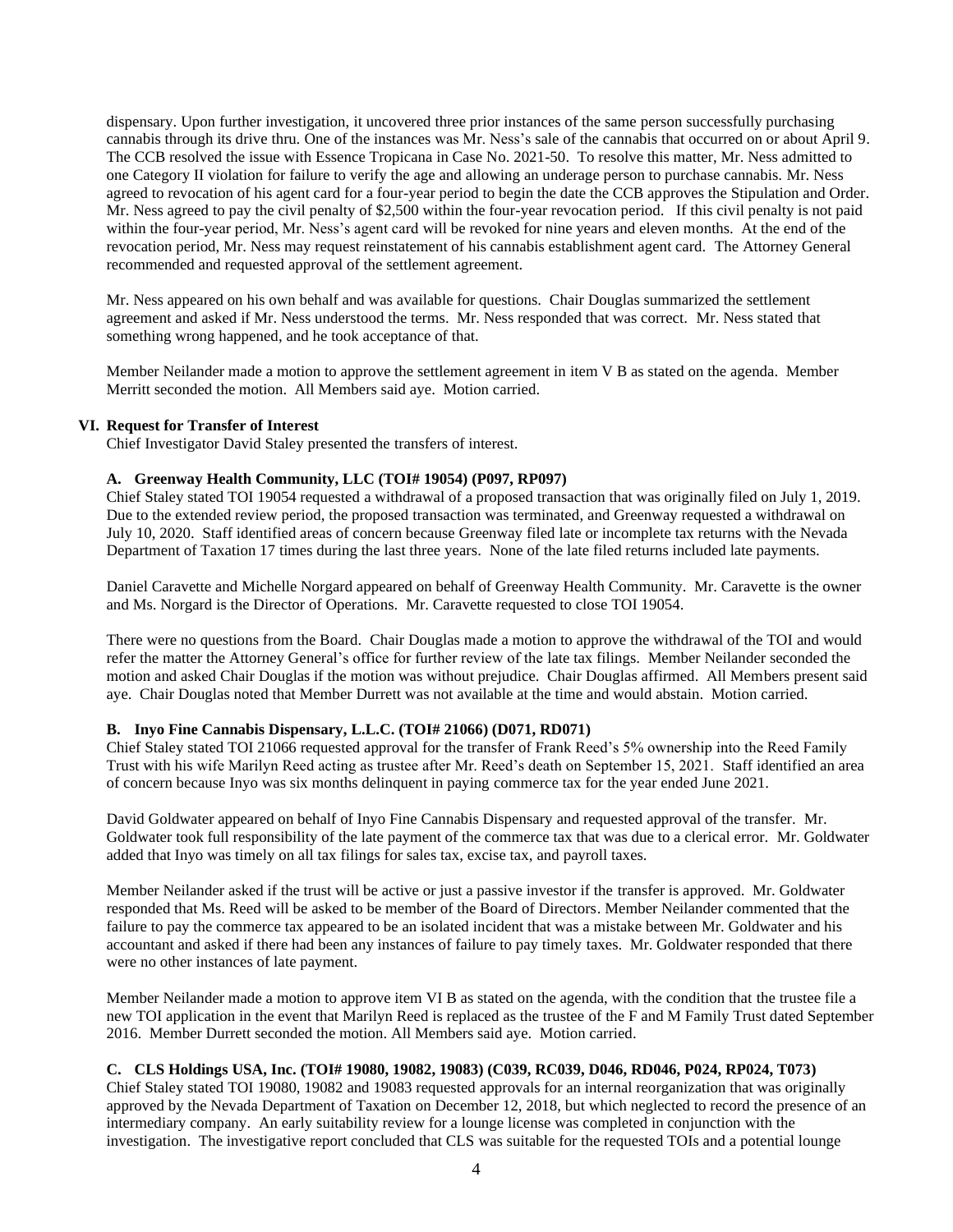license. The early review did not include specifics related to the operation and location of the proposed lounge. CLS requested waivers pursuant to NCCR 5.112 and 5.125 of the requirements of NCCR 5.110 regarding a review of owners related to transfers of under 5%. CLS adequately addressed the items required in NCCR 5.125 to allow the Board to approve such waivers. Staff suggest that if approved, the Board limit CLS's 5.112 and 5.125 waiver to expire on such agenda date as its next TOI application is heard. Staff identified areas of concern because CLS licensed subsidiaries have filed late or incomplete tax returns with the Nevada Department of Taxation nine times during the last three years.

Chair Douglas asked if all tax filings are up to date and paid. Chief Staley responded that Taxation has reported the company was current at this time.

Amanda Connor and Derek Connor appeared on behalf of CLS Holdings. Jeffrey Binder was available via Zoom. Ms. Connor referred to this TOI as a cleanup of the transfer that occurred in 2018. This TOI added an intermediary entity into the structure. Ms. Connor requested approval of the transfer of interest and the waivers. The company provided proof that some of the tax returns were timely filed and paid or that the tax returns were not required because they made under the requisite amount requiring a filing for the commerce tax. There were five returns that CLS admitted to late filing or payment. The late returns were quite a while ago and have been corrected with training and other tracking mechanisms.

Member Neilander asked for clarification on the structure. Ms. Connor stated it was an intermediary entity now and that was not reflected in the prior transfer. Ms. Connor thought that the previous owner did not reflect Alternative Solutions in the ownership structure correctly, so when the transfer was processed, it was left out. Ms. Connor's client acquired the interest through Alternative Solutions so that should have been reflected.

Member Neilander made a motion to approve item VI C as stated on the agenda, with the condition that the regulation 5 waivers expire on such agenda date as CLS Holding's next TOI application is heard. Member Merritt seconded the motion. All Members said aye. Motion carried.

Chief Staley asked if there was any direction on the tax issues. Chair Douglas stated the matter was approved as it is.

## **D. Greenleaf Enterprises, Inc. (TOI# 21021, 2200008 - 2200015) (C050, RC050, T037); Greenleaf Production, Inc. (TOI# 21021, 2200008 - 2200015) (P041, RP041); Greenleaf Wellness, Inc. (TOI# 21021, 2200008 - 2200015) (D056, RD056)**

Chief Staley stated the TOIs were filed by Greenleaf entities for the distribution of 3% of aggregate shares from seven existing shareholders to master grower Mark Zielger under the terms of his employment agreement. If the proposed transfers are approved, Mr. Ziegler's ownership will increase from 2% to 5% of each of the three individual entities, and the other seven shareholders' ownership will drop somewhere between 1.5% to 1.%. Staff identified areas of concern due to late or incomplete tax returns filed with the Nevada Department of Taxation twenty-one times during the last three years across the three Greenleaf affiliated subsidiaries.

Katie Hoffman from Fennemore Craig law firm appeared on behalf of Greenleaf Enterprises, Greenleaf Production, and Greenleaf Wellness. Ms. Hoffman stated the TOIs were the final sets of ownership interests that Mr. Ziegler earned with each entity under the independent contractor agreement he signed with each entity in 2017.

Chair Douglas asked if Ms. Hoffman would like to make a statement regarding the tax issue. Ms. Hoffman responded that those considerations were of concern to Greenleaf before they began working on the TOI. Greenleaf made a significant investment transitioning from their current in-house accounting team to a professional CPA firm. The firm was hired to act as the CFO and Todd Sanderman was named treasurer of each entity.

There were no further questions from the Board. Chair Douglas made a motion for approval of the transfer of interest and referred the matter to staff to review the tax issues. Member Neilander seconded the motion. All Members said aye. Motion carried.

## **VII.Consideration for Approval of Management Services Agreements**

**A. Helios NV, LLC (C177, RC177) and Grow Well Group**

**B. Helios NV, LLC (C177, RC177) and The Lightwater Group**

# **C. Helios NV, LLC (C177, RC177) and The Higher Source, LLC**

Chief Staley presented the management services agreements between Helios NV, LLC and Grow Well Group, The Lightwater Group, and The Higher Source, LLC. There are three separate management agreements, but Chief Staley's description covered all three. CCB staff have reviewed the agreements and found them to be acceptable.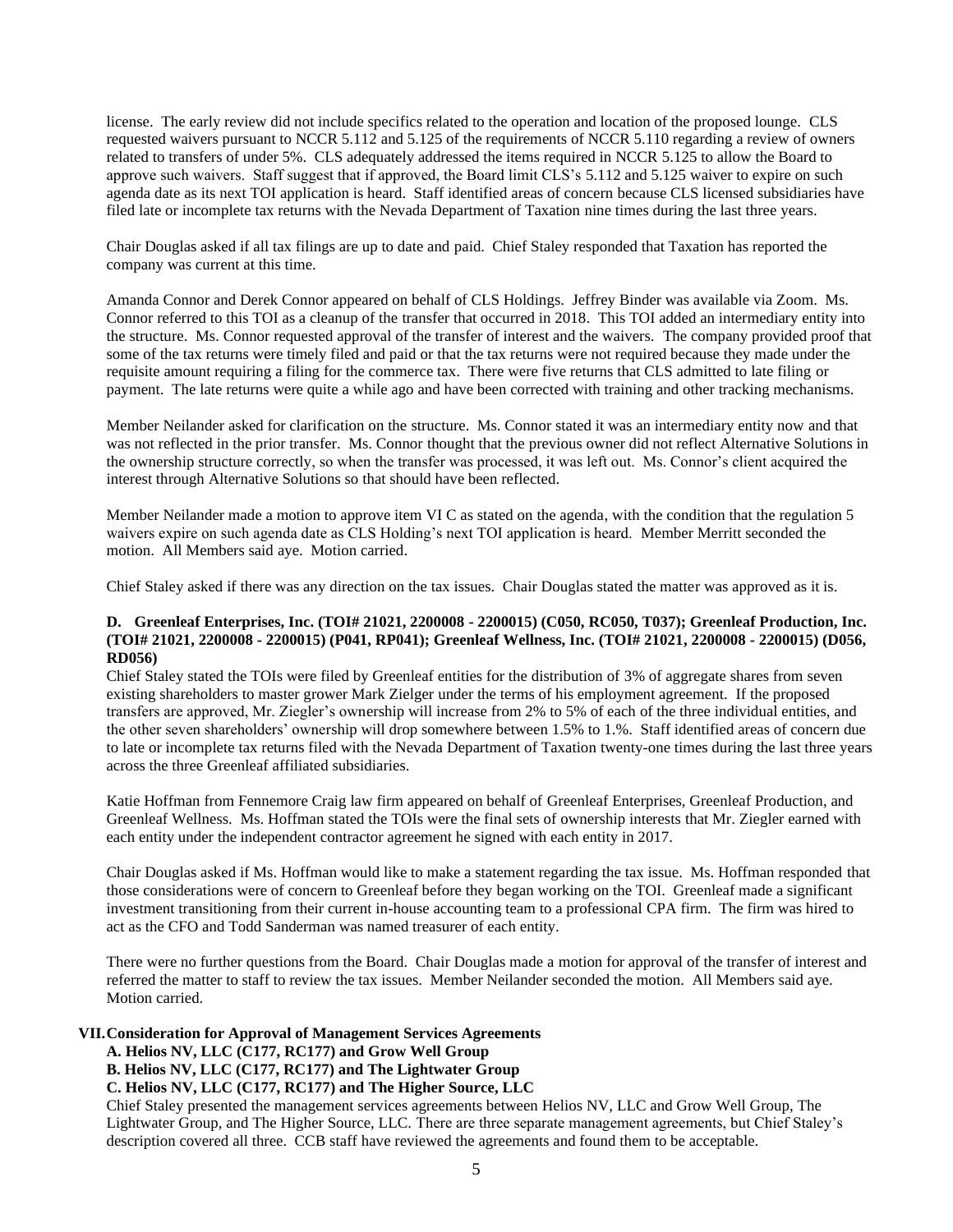Orlando Padilla represented Grow Well. Georgina Miller represented The Lightwater Group. Larry Bertsch appeared on behalf of the Receiver for Helios. Alyssa Gorham and Lisa Apodaca represented the Higher Source.

Mr. Bertsch stated that they found many problems and have been making corrections. Mr. Bertsch met with the investors and have decided to make changes in management. There was 6 million dollars of accounts payable that was not recorded. They are trying to get financial statements that have credibility in order to move forward.

Chair Douglas commented that Kiera Sears submitted a statement and asked if there were any other statements to be made. Ed Humphry appeared on behalf of the landlord, 800 Stillwell Partners, LLC, and commented that the entity was two months behind in rent and have not received adequate communication from the Receiver or any rent payments. Mr. Humphrey stated they had questions regarding the management agreement with Grow Well. The management fees were approaching \$30,000 per month and rent has not yet been paid; they did not feel that was appropriate to pay equity members while rent was not paid. Mr. Humphrey urged the Receiver to open the lines of communication.

There were no additional questions from the Board. Mr. Bertsch commented that they were trying hard and were going to get over the hump and make it successful.

Chair Douglas made a motion to approve the three management agreements. Chair Douglas noted that the Board received reports from the Receiver as to what was going on and outside parties were free to voice their concerns to the appropriate parties. Member Neilander seconded the motion. All Members said aye. Motion carried.

## **VIII.Consideration for Approval to Extend February 5, 2022, Final Inspection Deadline**

## **A. International Service and Rebuilding, Inc. (C211, P141)**

Chief of Administration Steve Gilbert presented the matter to the Board. International Service and Rebuilding Inc. (ISR) was issued a medical cultivation and production license on April 11, 2018, within City of Fernley jurisdiction in Lyon County. On January 13, 2022, ISR submitted a request to extend the February 5, 2022, deadline to receive a final inspection by the CCB. Management reported that the delays included issues related to covid, pandemic, and remote working conditions. At CCB staff's request, on March 2, 2022, ISR submitted a list of completed actions within the City of Fernley from July 10, 2018, to July 13, 2020, and with Lyon County officials. A change of location request was submitted in September 2020 to relocate from Fernley to Dayton in Lyon County. The request was denied on August 20, 2021. ISR is looking to secure a site with a building already in place which will comply with state and local regulations and has appointments to view properties. ISR continues to pursue relocating in the Lyon County jurisdiction. Staff identified no areas of concern.

Ardea Canepa-Rotoli and Eva Segerblom of the law firm Maddox Segerblom Canepa appeared on behalf of ISR. The owner, Thomas Combs, was available for questions. Ms. Canepa-Rotoli stated that Mr. Gilbert covered the work that has gone on with the license. ISR had a secured a building but then the City of Fernley changed the zoning. Land was then purchased, but it appeared after numerous meetings with officials and planners that ISR would not be given the final sign off for that location. After the change of location was denied, Mr. Combs was still looking within the City of Fernley for a new location. Ms. Canepa-Rotoli asked for a 12-month extension of time for Mr. Combs to secure a location in the City of Fernley or work towards reconsideration of transferring the license to Dayton in Lyon County.

Chair Douglas commented that Ms. Canepa-Rotoli's presentation addressed his questions regarding getting up and running which seemed to be a shot in the dark. Member Durrett commented that Mr. Combs made the best decision in retaining counsel as it did not seem that Mr. Combs would be able to go forward. Member Durrett was inclined to give a one-time extension. Member Neilander was also inclined to offer an extension.

Chair Douglas made a motion to grant a one-year extension to February 2023. Member Durrett seconded the motion. All Members said aye. Motion carried.

# **IX. Approvals and Resolutions**

## **A. Notice of Final Licensure (for discussion only)**

**1. Deep Roots Harvest, Inc. (RD397)** Chief Gilbert stated Deep Roots Harvest, Inc. was issued a conditional adultuse cannabis retail store license on December 6, 2018, in the City of Las Vegas. A pre-opening inspection/audit was conducted on March 30, 2022, and the facility was found to be in compliance. Final licensure was issued for RD397 on April 12, 2022.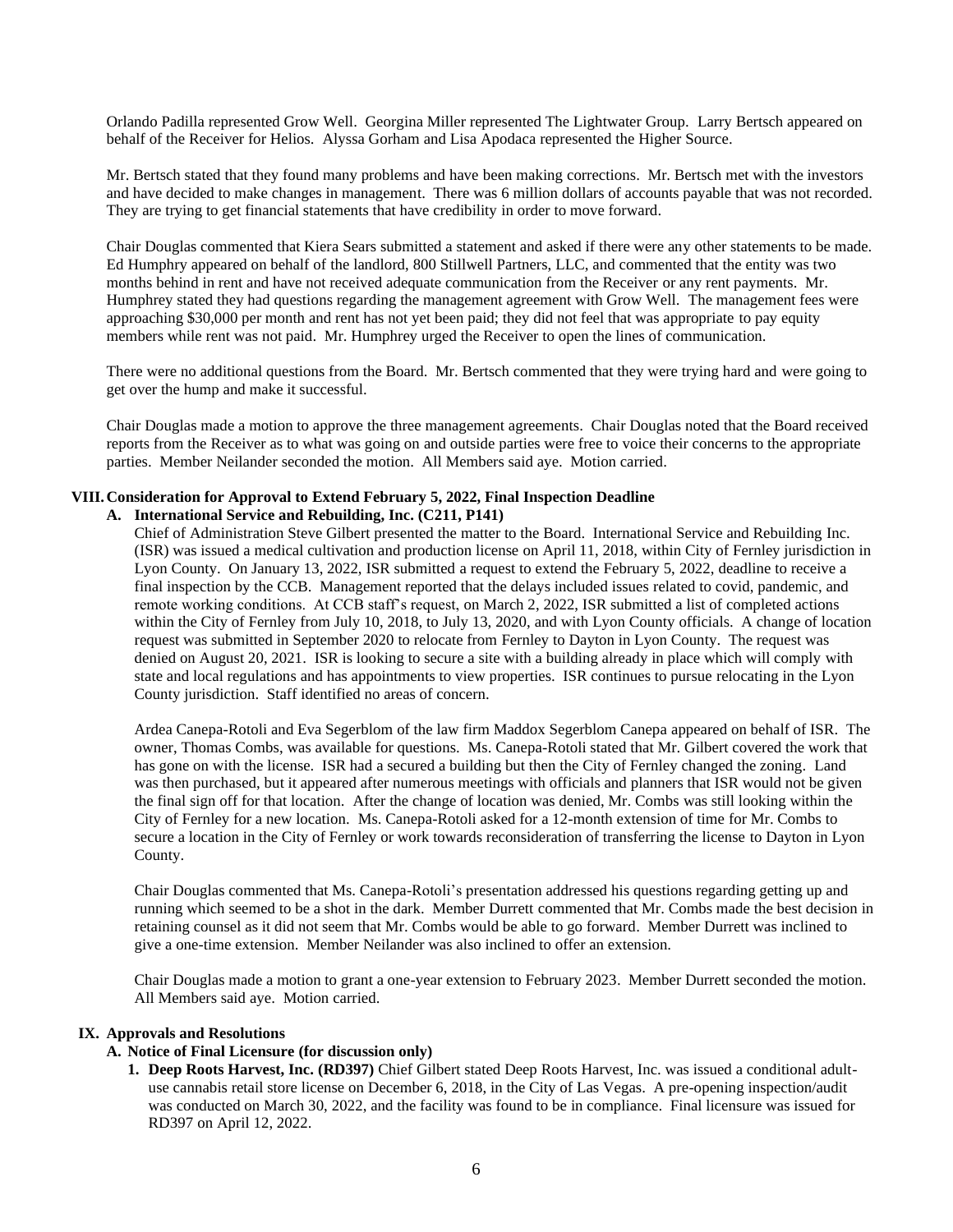**2. HH Sub 1, LLC (RD548)** Chief Gilbert stated Helping Hands Wellness Center Inc. was issued a conditional adultuse cannabis retail store license on December 5, 2018, in the City of Las Vegas. At the May 25, 2021, CCB Board Meeting, a transfer of interest was approved transferring the conditional license RD548 to HH Sub I LLC. A preopening audit/inspection was conducted on February 7, 2022, and the facility was found to be in compliance. Final licensure was issued on April 1, 2022, to HH Sub I LLC for RD548.

# **X. Petition filed Pursuant to NRS 678A.460(1)(d)**

## **A. High Sierra Holistics, LLC's Petition to amend NCCR 5**

Senior Deputy Attorney General Mike Detmer provided an introduction to the Board. High Sierra Holistics, LLC submitted a petition pursuant to NRS 678A.460 and NCCR 4.145 for the adoption of a regulation to the NCCR. The proposed regulation referenced LCB File No. R092-17A and seemingly intended to reenact the repealed regulation of NAC 453D.265 which arose from that LCB File No. In summary, the proposed language would require the Board to open an application round upon the request and application of an existing medical cannabis license holder provided that it is of the same type, at the same location, and located within a jurisdiction where a moratorium had been lifted.

Chair Douglas asked Mr. Detmer if the petition provided sufficient information for the Board to be able to go forward with the matter in regard to studies and if the statutes that enabled the one-for-one transfers are no longer on the books. Mr. Detmer responded that was correct.

Ashlee Ernst appeared on behalf of High Sierra Holistics and stated they were asking for the one-for-one license for cultivation and production in Lyon County which no longer had a moratorium. They had a location and had requested the recreational license as it was much broader. Russell Ernst added that it will cost a lot of money to get the facility up and running, and it would be hard to complete the project without the tools.

Chair Douglas asked if High Sierra would like to comment on the petition requirements of studies to be provided so that the Board is aware of whether there is a present need for this type of requested change. In addition, would High Sierra provide a comment on the underlying authority to do the one-for-one and that it was no longer in effect.

Ms. Ernst stated they had previously been told that they would be able to transfer to the one-for-one after the moratorium was lifted. They were not aware that they would not be able to do so under the CCB. They would like to open the license to generate more tax revenue for the county and the state.

Member Young provided a disclosure that he had a doctor/patient relationship with one of the members of High Sierra Holistics; Member Young did not think that would affect his ability to make a decision in the matter.

Member Durrett asked if High Sierra Holistics's current license was conditional or final. Ms. Ernst responded that their medical license was still conditional. Ms. Ernst added that they wanted to see if they could get the recreational license before finishing the project due to the cost. Member Durrett commented that the proposed language needed work, but that High Sierra may not qualify under the proposed language because it does not have its final medical license. Ms. Ernst responded that it was their understanding that originally the conditional licenses that were not under a moratorium were granted the recreational conditional licenses. Member Durrett added that she did not think the one-for-one was intended to be the only window, but this language is the wrong way to go about it.

Member Neilander asked the Attorney General to confirm if the statutes that allowed the one-for-one have been repealed by the Legislature. Mr. Detmer responded that NAC 453D.265 was repealed and that was essentially the one-for-one license regulation. The enabling statute was NRS 453D.200 and NRS 453D.210; those have both been repealed. NRS 453D.210 had timeframes in which the licenses could be applied for and received.

Member Neilander asked the petitioner if they were aware that the underlying statutory authority doesn't exist now. Ms. Ernst responded that they were not aware that they were removed but knew that they were no longer under the Department of Taxation. Ms. Ernst asked if there was another way to get the one-for-one or to open an application period.

Mr. Detmer added that many of the provisions contained in the repealed statutes have been carried over to NRS 678A-D; the parts the specifically reference the one-for-one license have been repealed. Member Durrett thought that the statutes were repealed when AB 533 was adopted and those open application periods had already occurred, so there was no reason to adopt them into the new regulatory scheme. Member Durrett added that the Board has the authority to open licensing rounds, but that would come after a market study is conducted and other precursors have occurred.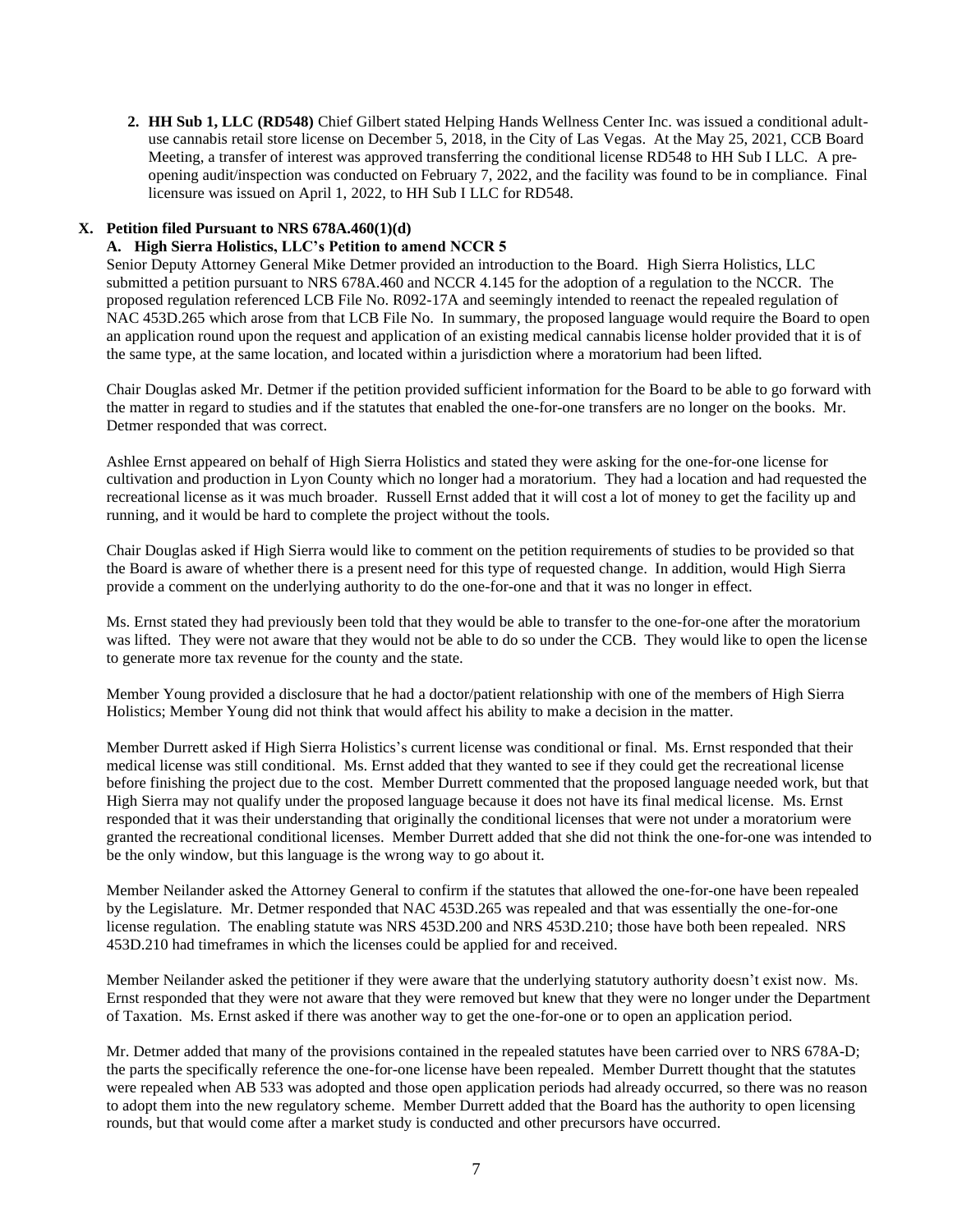Chair Douglas asked for any further comments. John Oceguera spoke on behalf of The Source, Thrive, GTI, and Curaleaf in this instance. Mr. Ocequera stated they were not opposed to a narrow petition; however, Mr. Detmer's analysis gave pause and would potentially be opposed in that case. Mr. Oceguera would like to seek clarification that it would be limited to dual license applicants and not precedent setting.

Amanda Connor commented that she thought there were several medical licensees that were provisional when the one-toone opened, and it was understood that that may be their only opportunity to get a one-to-one dual license. Ms. Connor's law firm encouraged their clients to apply and several in counties with moratoriums did seek that opportunity even though they were provisional. The statute did not expressly state that there would be additional one-to-one open application periods.

Chair Douglas commented that he did not think the petition put before the Board met its duty of providing the Board with sufficient information to go forward and did not support the petition that was offered. There are legal impediments at this time. Chair Douglas thought that the Board needed to look at what the need was for an additional licensing round and have that information ready for Legislature.

Member Durrett agreed with the Chair's sentiments and did not think that the language was the right way to go about it because it allows potential licensees to determine when there is a license period instead of the agency. Member Durrett thought the Board needed to discuss when there would be a market demand study.

Member Neilander agreed with Chair Douglas and Member Durrett's comments. The petition was deficient in that the language does not comport with what would be required in the regulations, and the statute does not provide the authority for the CCB to go in that direction. The Legislature may have to take up the one-for-one license again, considering that those statutes were repealed.

Member Merritt agreed with the comments. Chair Douglas made a motion to deny the petition without prejudice and recommended to CCB staff to begin the process of a market study to the need for additional licensing. Member Merritt seconded the motion. All Members said aye. Motion carried.

## **XI. Petition filed Pursuant to NRD 678B.630**

#### **A. Paul Michael Burgess**

Chair Douglas held agenda item XI.

## **XII.Briefing to the Board from the Executive Director**

Executive Director Klimas stated on 4/20, the CCB's inspectors did spot checks on over 50 dispensaries and only a few minor compliance issues were reported. Preliminary data showed there were over 200,000 retail transactions across the state which is up 12% from the transactions last year. The dollar amount was relatively the same as last year at just under 5 million.

Director Klimas provided an updated regarding White Pine County. White Pine had submitted a petition that was heard at the February Board meeting regarding new licensing rounds. White Pine wanted to discuss this further at the April Board meeting. County Manager Michael Wheable came to the CCB office and there was a productive and positive meeting. The CCB heard White Pine County's desires and concerns and discussed the CCB's wish for all jurisdictions across Nevada being able to diversity their economy and participate in the industry. The market study is in the works and will go out for an RFP process soon. In addition, the mechanism for the application does not yet exist in the regulations. There may be other opportunities for jurisdictions to participate or bring in licenses outside of a licensing round, possibly during Legislative session and discussions on the transferability of licenses outside of the jurisdiction of origin.

Director Klimas added that there will be third full workshop on consumption lounge regulations on Friday, April 29, 2022. It is anticipated that this will be the last workshop on consumption lounges.

# **XIII. Next Meeting Date**

The next Board meeting is scheduled for May 24, 2022.

# **XIV. Items for Future Agendas**

Chair Douglas stated Members can provide items to be considered on future agendas.